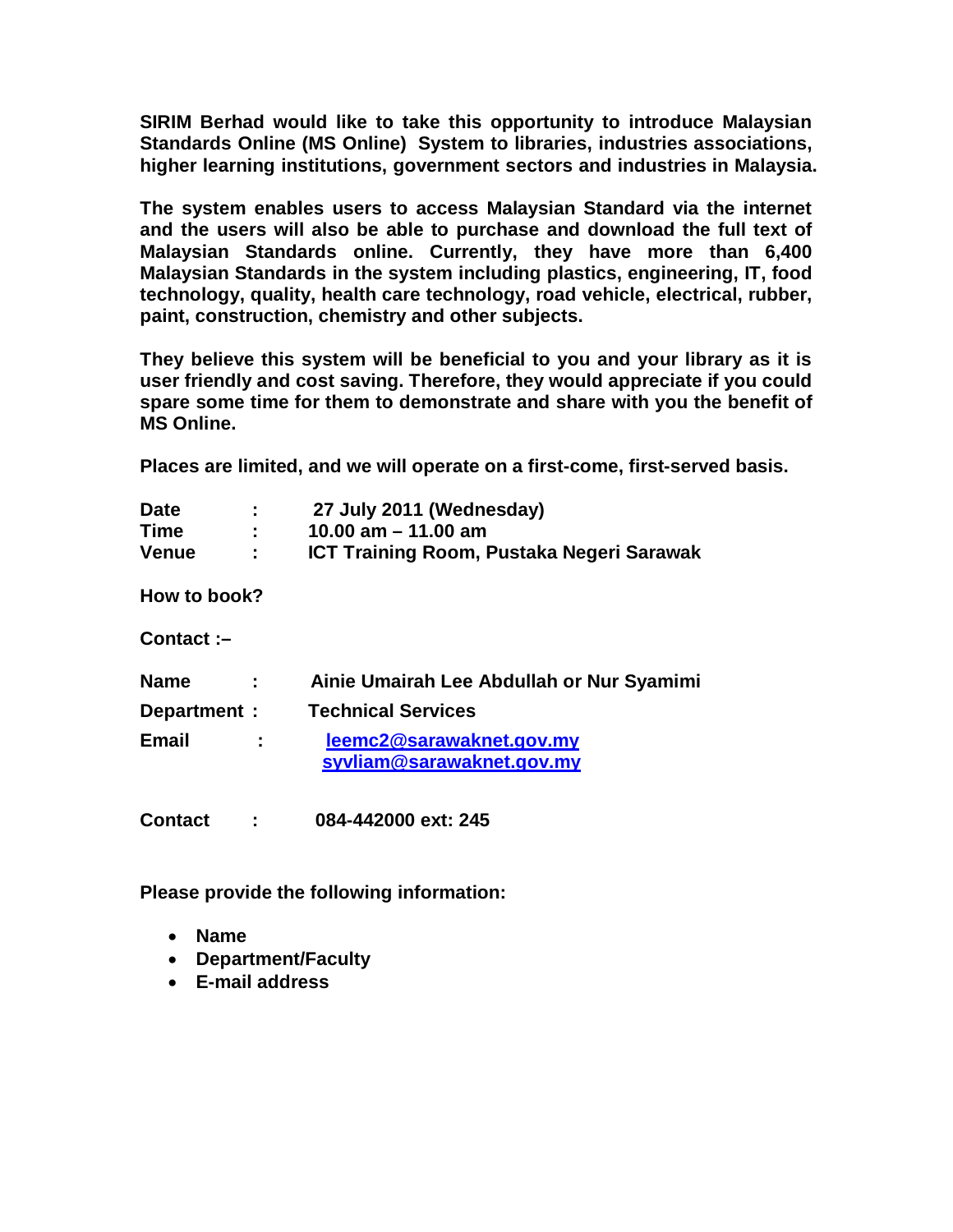

**MALAYSIAN STANDARDS (MS) ONLINE SYSTEM**

## **Malaysian Standards**

Standards are required by industry, government and consumers to facilitate both domestic and international trade, enhance industry efficiency and technological development, enforcement regulations for public safety, health, environment protection and prevention of deceptive practices.

We now make available Malaysian Standards On line.

## **About MS Online System**

MS Online System aims to assist users to access Malaysian Standards via the Internet.

Users will be able to view, print and download the full text of Malaysian Standards online by purchasing the standards on our MS Online web site. The system provides users with several searching capabilities to search the relevant standards needed by them

The system also provide facility for online credit card payment.



# **Benefits of using MS Online System**

#### *1. Speedy Access*

Users can purchase Malaysian Standards direct from internet. Standards can be downloaded immediately after making payment by credit card.

Users do not need to wait for the standards to arrive by mail or come to SIRIM Berhad to purchase the standards. Now they can just access the Internet, search the standards that they want, make payment by credit card and download the standards. It will only take a few minutes to do all these.

*2. User Friendly*

The online system is user friendly. An online guide is also available.

*3. Timeliness*

New standards are immediately available online. Users do not need to wait for the standards to be printed to purchase them.

*4. Search Facilities*

There are various search options available to the users such as using MS number, title, subject, year and keyword searches. They can also use Boolean search and truncations to limit their search to specific standards.

*5. Cost Saving*

Prices of standards by subject selection or complete collection are 25% to 50% lower than the hardcopy prices. There is no postage charge imposed for online or CD-ROM /DVD ROM purchases.

*6. Secured Online Payment*

The system uses a secured online payment system by credit card. User would be able to use their Visa or Mastercard credit card to purchase Malaysian Standards online.